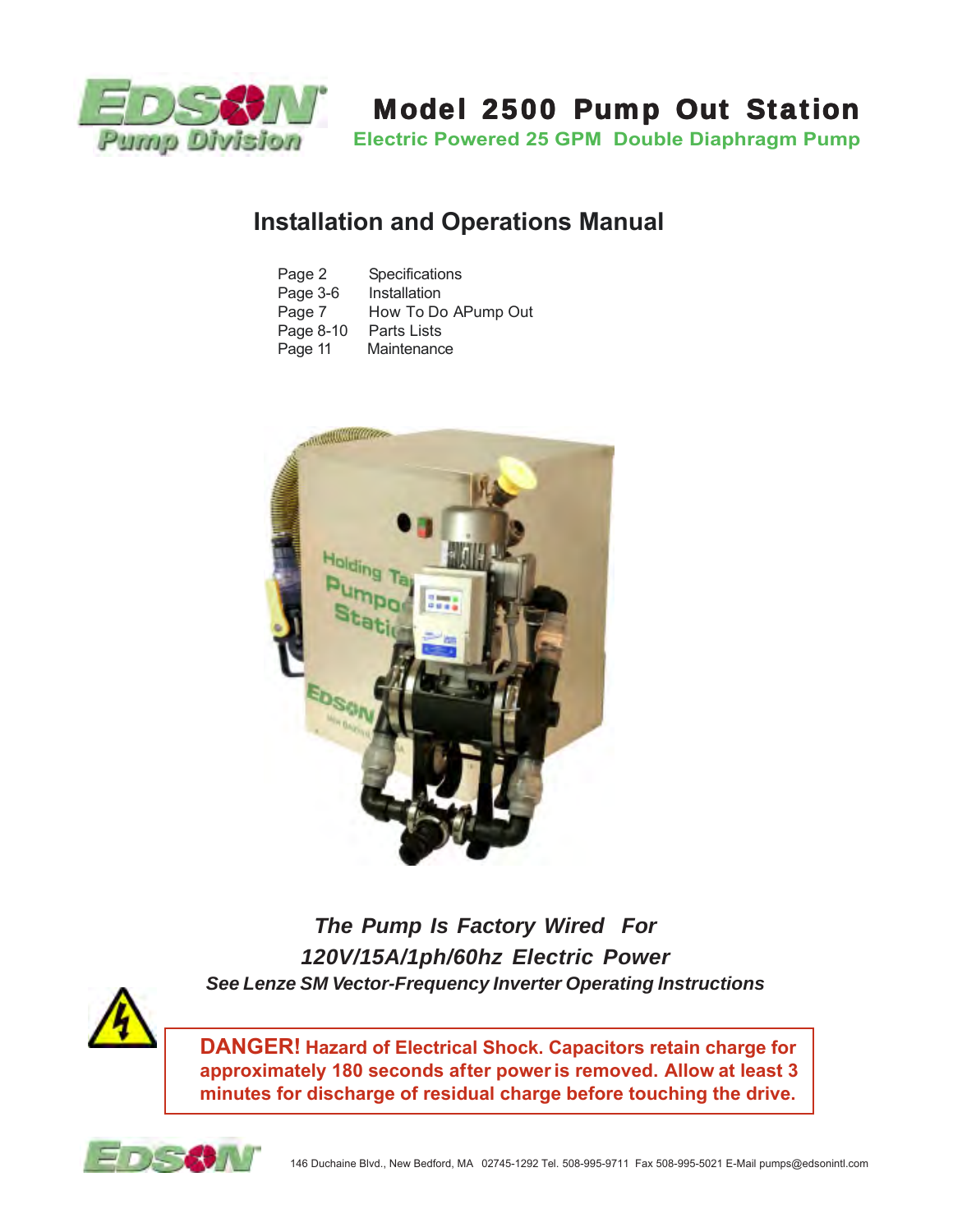# COMPONENT SPECIFICATIONS & DIMENSIONS

#### **ENCLOSURE 161-B-1366:**

- Stainless
- Modular 4 Part Assembly For Added Strength, Easy Assembly and Access
- On/Off and Hour Meter Installed



**Discharge**



#### **PUMP Model 2500:**

#### **Performance**

- $Max$  Volume 25 gpm / 94.6 lpm / 5.68 m<sup>3</sup>hr.
- ●Suction Lift to 25 ft /7.62 meters
- ●Self Prime Suction Lift to 12 ft / 3.657 meters Discharge Head to 25 ft / 7.62 meters

#### **Construction**

- Polypropylene Pump Body
- Inlet & Discharge Ports 1.5" MNPT Polypropylene 3/4hp/.55kw; 60hz; tefc
- Check Valves Viton Enclosed In Clear PVC
- Stainless Steel Hardware and Support Stand

#### **OPTIONS :**

#### **Deck Fitting Rack - Order No. 160-B-1363**

- Electropolished Stainless
- Holds up to 4 deck fittings
- Mounts on any surface including right side of enclosure.



Flexible Smooth Bore 1 1/2" Hose

Complete Set Of Clamp-In Deck Adapters

 **Pump Out Hose Assembly - Order No. 261-25-150 & 261-50-150**

●90<sup>0</sup> Ball Valve, Clear Sight Glass, Female Quick Clamp Adapter





#### **Hose Rack - Order No. 160-A-2876**

- ●304 Stainless
- Holds Up To 75 ft of Hose
- Mounts on any surface including left side of enclosure.



#### **Hose Stands - Order Nos. 260-HS and 260-284**

- White Powder Coated Aluminum
- Holds Up To 100 ft of 1 1/2" Hose
- 260-HS Basic Hose Stand
- 260-285 Hose Stand with Start/Stop Switches *(Requires Special Relay Control Added To 2500 when stand is located over 30 ft from pump)*



### 2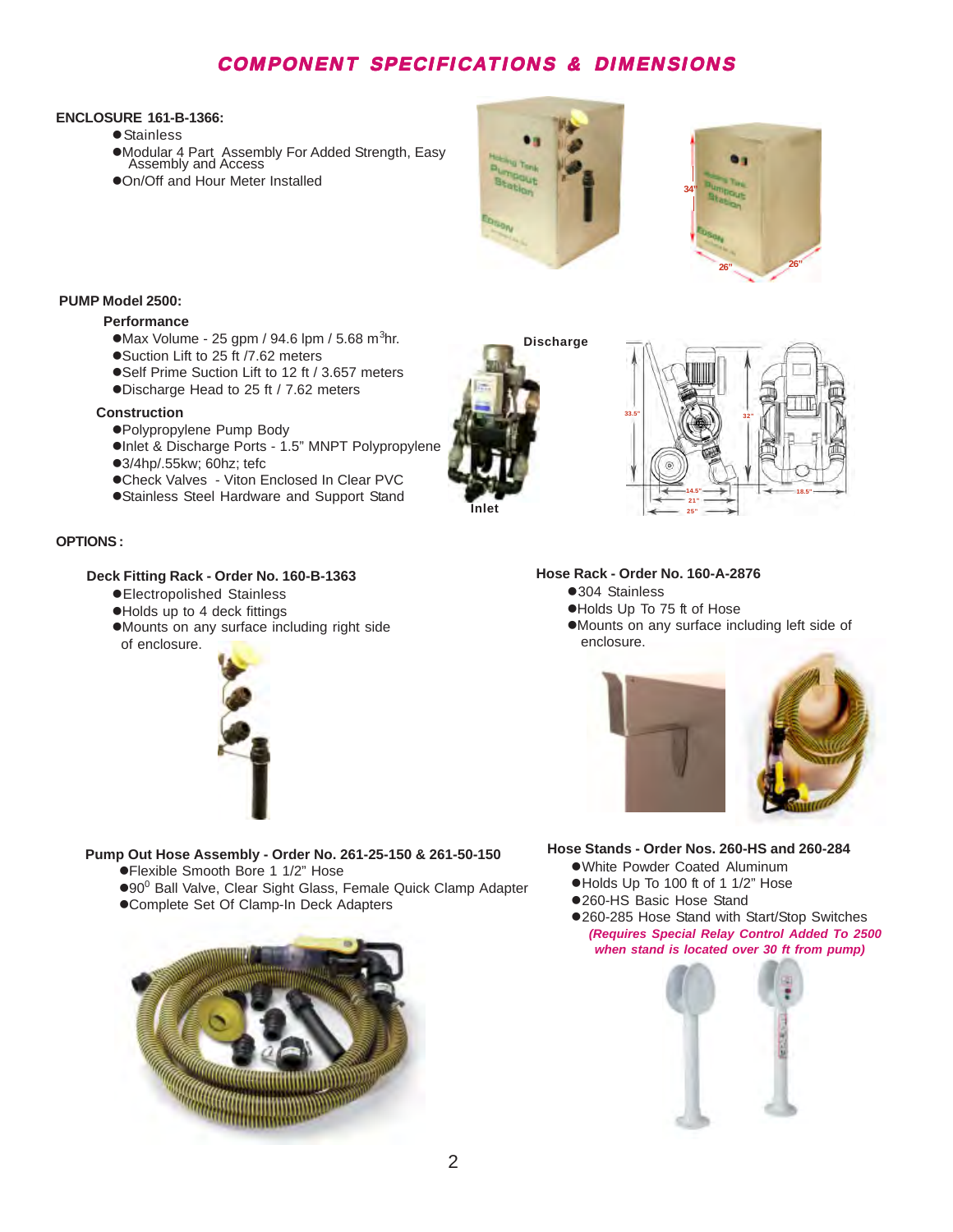# INSTALLATION GUIDELINES

#### **Step 1: Locate Pump**

- Plan the discharge and suction plumbing and how it will connect to the pump either through the cut out in the lower corner of the Back/Right Side Panel or by bringing it up under the enclosure.
- Do not install the plumbing yet.
- Plan the orientation of the enclosure, the position of the front panel and the hose rack.
- Secure the pump to the deck.

#### **Top Cover**

#### **Step 2: Install The Bottom Mounting Frame**

- Orient the Bottom Mounting Frame. The frame is a square but there are extra tapped holes on one side of the frame for installing the plastic cover for the cut out in the Back/Right Side Panel. Orient this side to where you want the back panel to be.
- Secure the Bottom Mounting Frame to the deck.

**Front/Left Side Panel Back/Right Side Panel**



#### **Step 3: Install Plumbing**

- The pump comes with 1 1/2" Male NPT on both the discharge and suction ports.
- You can install rigid or flexible pipe.
- Never use smaller than 1 1/2" ID hose or pipe.
- ●By loosening the v-clamps on the port "T"s,
- they can be rotated to orient the port as required. **Discharge Plumbing**
- $\bullet$ It will connect to the pump either through the cut out in the lower corner of the Back/Right Side Panel or by bringing it up under the enclosure.
- Minimize back pressure by using sweep elbows.

#### **Suction Plumbing**

- **If installing the pump out hose on the enclosure:** 1.Install Front/ Left Side Panel.
	- 2.If ordered, install the hose rack on the right side.
	- 3.Orient the suction port to the back .
	- 4.Connect pump out hose to the pump thru the cut out in Back/Right Side Panel.

**Pump Discharge Port**

> **Back Panel Plumbing Cut Out W/ Plastic Cover**

**Pump Suction Port**

## **Bottom Mounting Frame**

- $\bullet$ If installing the pump out hose at a remote location or more than one location:
	- 1.Install an 1 1/2" sucton line connecting all locations to the pump inlet.
	- 2.It will connect to the pump either through the cut out in the lower corner of the Back/Right Side Panel or by bringing it up under the enclosure.
	- 3.If ordered, install the hose stand and hydrant at each remote station.

#### **Step 4: Install All Wiring Per Wiring Diagram**

- **Olnstall Start/Stop and Hour Meter To Front Panel.** They should already be wired to the controller .
- If ordered wire remote Start Stop stations to auxillary control panel.

#### **Step 5: Test The Pump Out Using Available Water**

## **Step 6: Install Back/Right Side Panel and The Cover**

●Cut holes in the black cover used for the plumbing cut out in back panel to accommodate the plumbing and any electrical connections.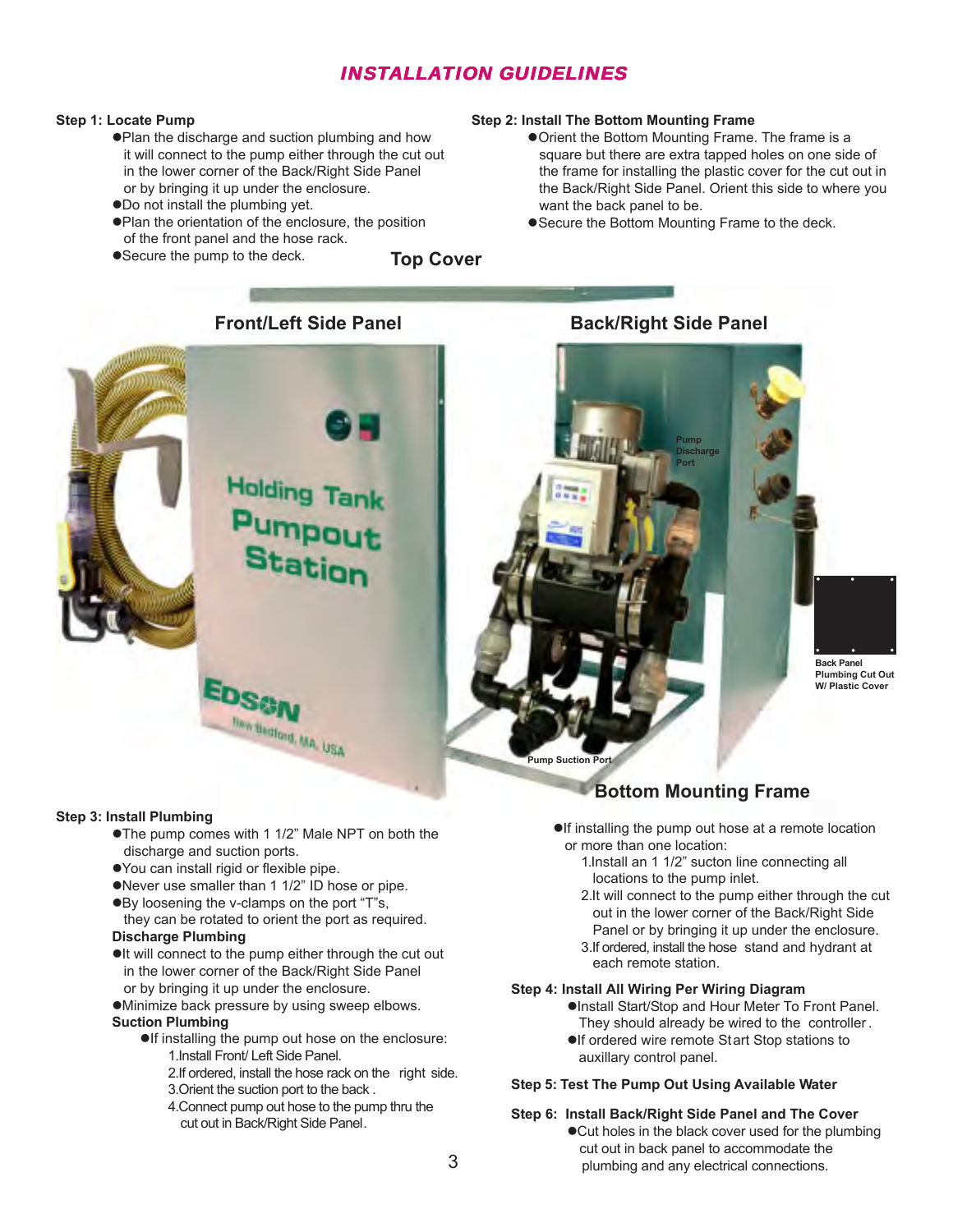# PLUMBING A DIAPHRAGM PUMP

**Warning!** DO NOT SHUT OFF DISCHARGE WHEN THE PUMP IS RUNNING. BECAUSE the Edson Model 2500 pump is a positive displacement pump, it will continue to try to pump liquid through a closed line. The pressure created will cause damage to the pump.

FOR THE SAME REASON.

DO NOT INSTALL THE PUMP WERE THE DISCHARGE LINE WILL BE CLOSED WHILE THE PUMP IS RUNNING UNLESS AN AUTOMATIC HIGH AMP OR HIGH PRESSURE OFF SWITCH IS USED.

- USE ONLY NON-COLLAPSING HOSE AND/OR PIPE ON THE SUCTION AND THE DISCHARGE OF THE PUMP.
- WHEN PUMPING LIQUIDS WITH SUSPENDED SOLIDS, THE DISCHARGE PLUMBING CAN BE THE SAME SIZE OR LARGER BUT NEVER SMALLER THAN THE SUCTION. BECAUSE a smaller discharge line increases the possibility of clogging.
- WHENEVER POSSIBLE INSTALL THE PUMP AND DISCHARGE PLUMBING SO AIR CAN NOT BE TRAPPED IN THE DISCHARGE PLUMBING. BECAUSE trapped air will severly restrict flow and require more work from the pump resulting in early diaphragm failure. Install pump and plumbing so any air introduced into the plumbing will not be trapped but flow naturally through liquid and out of the system.
- TAKE APPROPRIATE PRECAUTIONS WHEN INSTALLING THE PUMP BELOW THE LIQUID BEING TRANSFERED. BECAUSE installing the pump on a positive suction head, the force of gravity will cause the liquid to flow right through a diaphragm pump even when it is not running. There is no internal shut off in a check valved diaphragm pump to stop the siphone effect of a positive suction head.
- DRY START SELF PRIMING IS REQUIRED FOR A PUMP OUT APPLICATION. The Edson Model 2500 will develop a dry start vacuum equal to 10.5 hg. After the pump chambers are full (primed) the suction lift will increase to 23 hg. You can maintain a primed pump chamber and the 23 hg by installing optional high suction lift plumbing. This plumbing keeps the pump chambers primed even when the suction line runs dry. The result a is dry line suction lift to depths greater than 20ft. The self priming feature depends on:

1.An airtight suction line.

2.The flapper check valves sealing properly. Solids trapped under the check valves will prevent self priming. This can occur when the pump is used in sewage or sump pump out applications. Flushing with water will generally clear out the solid matter.



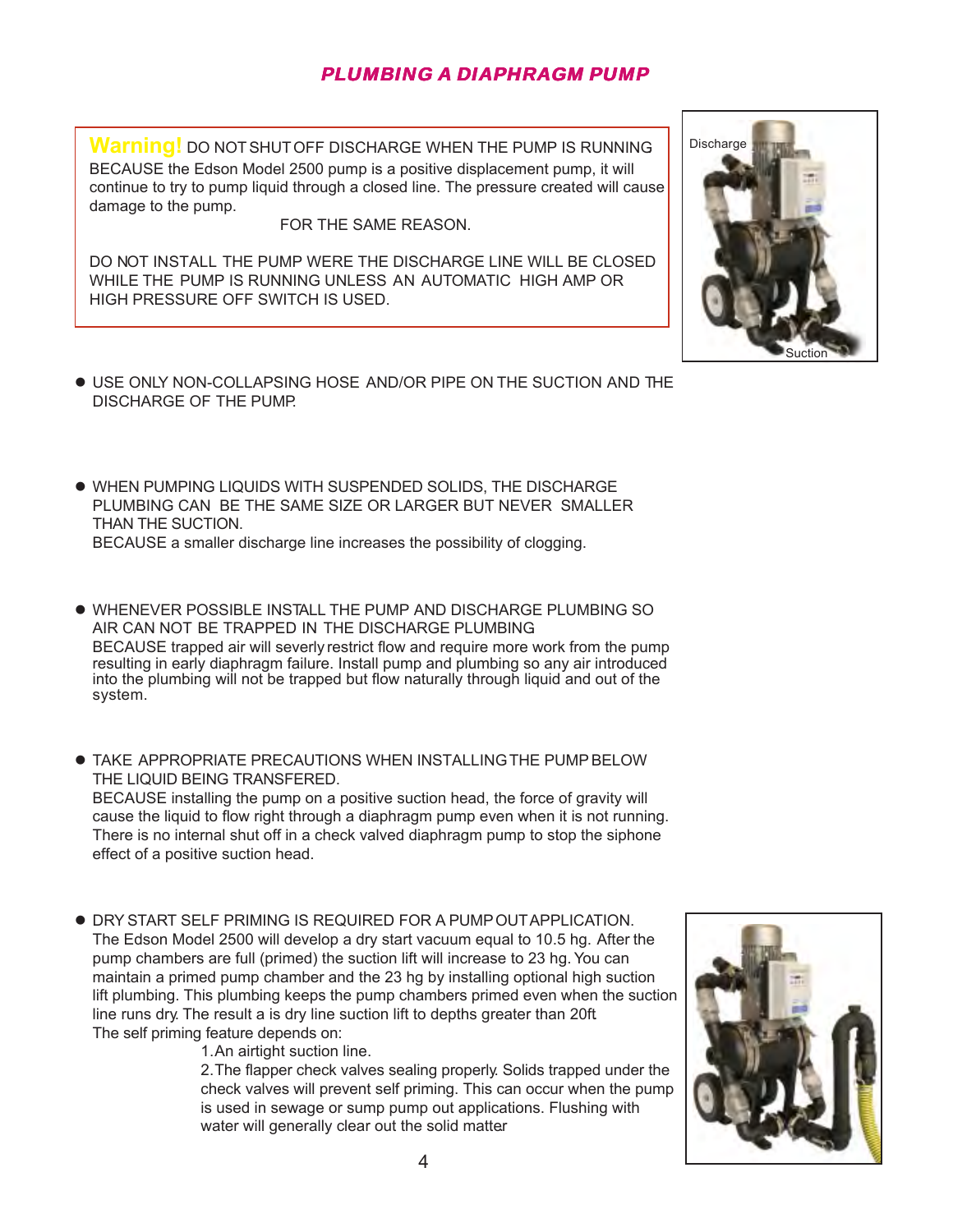# ELECTRICAL INSTALLATION GUIDELINES



161-A-1613 Remote Start Stop

260-284 Hose Stand

The remote start/stop are wired to the relay and the relay is wired to the

VFD. See wiring diagram on page 6.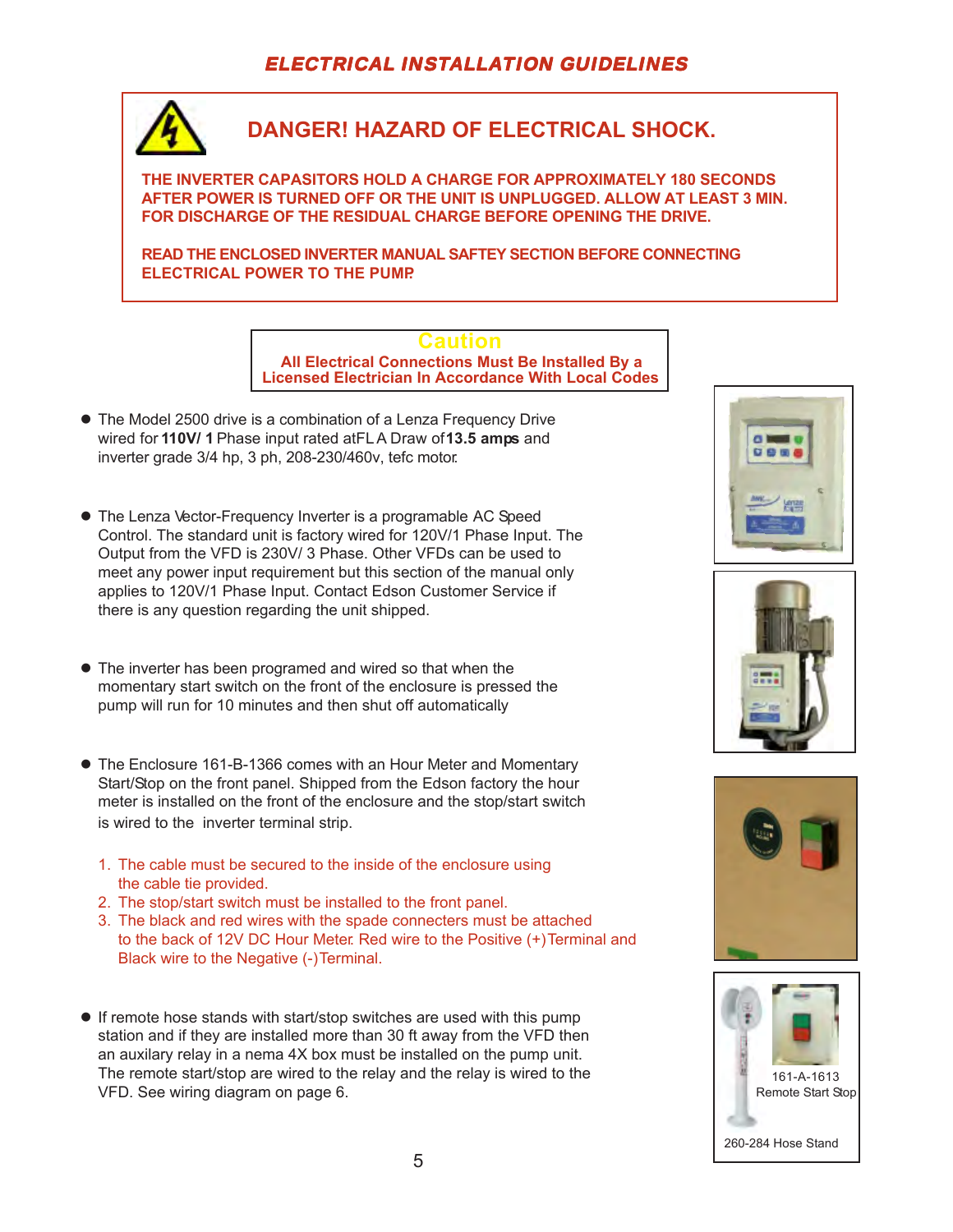The Lenze Control Panel has been programed and wired so that when the momentary start switch on the front of the enclosure is pressed the pump will run for 10 minutes and then shut off automatically. Below is the program sequence for the Lenza VFD. Please refer to the supplied Lenza SMV Frequency Inverter - Operating Instructions for more details.

## **As supplied with parameter P100 set on 4, the green start button on the face of the controler is inactive.**

## **VFD Program:**

| <b>Parameter</b> | <b>Description</b>          | <b>Setting</b> | <b>Explanation</b>                                       |
|------------------|-----------------------------|----------------|----------------------------------------------------------|
| P <sub>100</sub> | <b>Start Control Source</b> | 4              | Allows Start w/ momentary NO Switch btw Term. 4-13A      |
| P <sub>108</sub> | Motor Overload              | 65%            | Setting calc. by motor FLA/SMV output current            |
| P <sub>111</sub> | <b>Stop Method</b>          | 2              | Drive Ramps to Zero Speed not Coast                      |
| P <sub>121</sub> | <b>TB13A Input Function</b> | 24             | Activate Sequencer Segment 1                             |
| P <sub>122</sub> | <b>TB13B Input Function</b> | 8              | Control Select-Allows Switch btw Keypad/Term. Start/Stop |
| P <sub>123</sub> | <b>TB13C Input Function</b> | 11             | Start ForwardAllows NO momentary Switch Start            |
| P <sub>140</sub> | <b>Relay Output Run</b>     |                | Hour Meter Energized                                     |
| P700             | Sequencer Mode              |                | Enable Timer Transition mode                             |
| P706             | Sequencer Action            |                | Sequencer Action After Start/Stop-Restarts @ Seg. Begin. |
| P707             | Sequencer # Cycles          |                | Single Cycle Scan                                        |
| P708             | Sequencer Scaling           | 2              | Sequencer Timer Set in Minutes                           |
| P710             | Sequencer Freq Setpt        | 60             | Sets Sequencer Speed = 60 Hz (1725 RPM)                  |
| P711             | Seq. Accel/Decel            | 2              | Sets Sequencer Accel/ Decel = 2 Seconds                  |
| P712             | Time in Current Seg.        | 10             | Set the time executing the segment = 10 Minutes          |
| P795             | <b>End Segment</b>          |                | SMV Stops after execution of segment                     |
|                  |                             |                |                                                          |

## **Wiring Diagram:**

|                     | Wiring 1 Stop Switch Red Momentary Switch With NC Contact wired between TB 1&4.                  |
|---------------------|--------------------------------------------------------------------------------------------------|
|                     | Wiring 2 Start Switch Green Momentary Switch With 2 sets of Contacts, 1 NO Contact wired between |
|                     | TB 13C&4, and 1 NC Contact wired between TB 13A&4                                                |
| Wiring 3 Hour Meter | Jumper wired between TB 2&16. TB17 wired to the Negative (-) terminal of the                     |
|                     | 12 VDC hour meter and TB 4 wired to the Positive (+) terminal of the hour meter                  |
|                     |                                                                                                  |

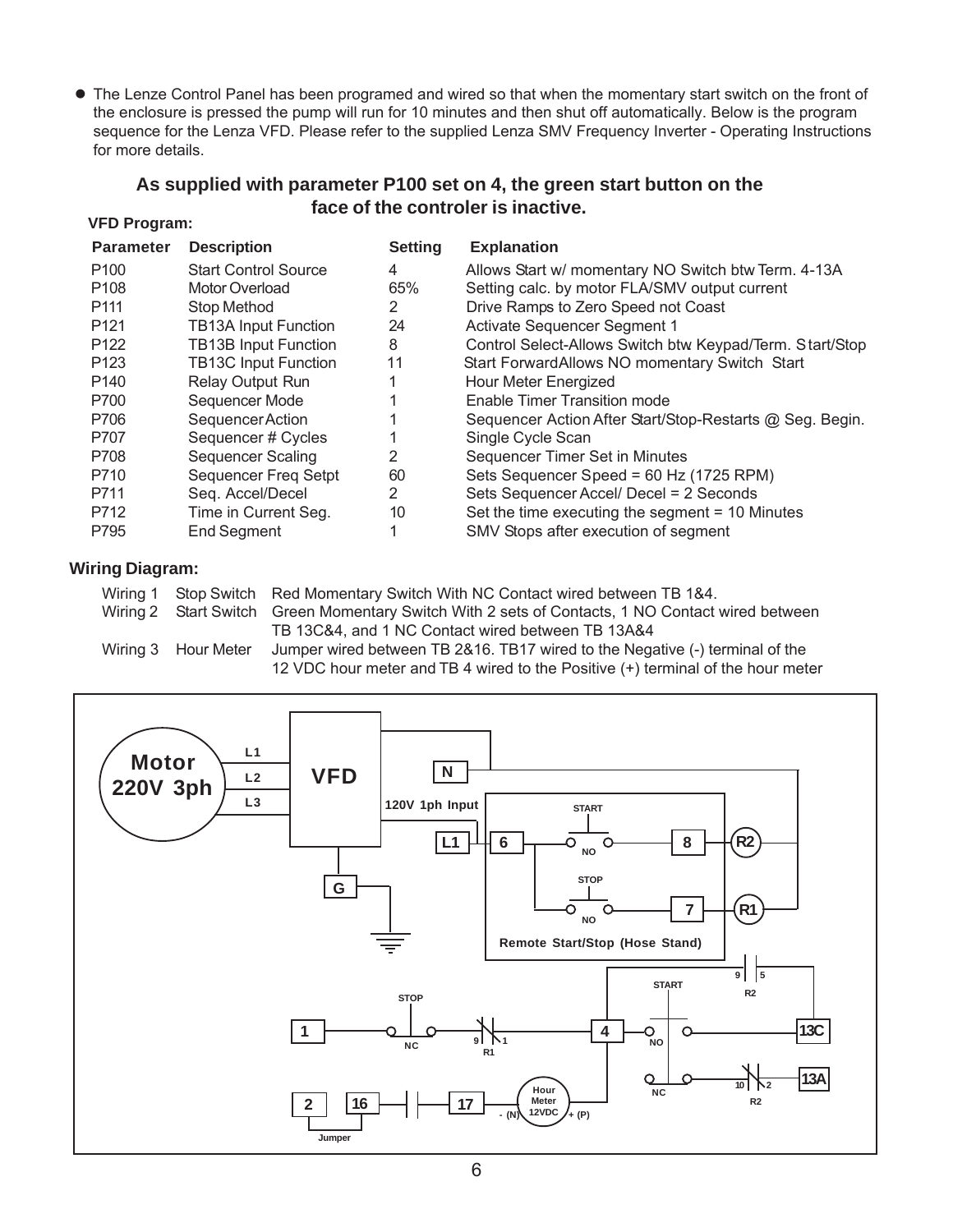# **PUMPING OUT A BOAT**

#### **1. Make Sure Hydrant Ball Valve Is Open & Hose 900 Ball Valve is Closed.**

#### **2. Prepare The Waste Deck Fitting On the Boat.**

- $\bullet$  Remove the cap from the deck fitting.
- Screw in a deck adapter, 1 1/2" or 1 1/4".
- If neither fit, clamp the universal nozzle to the hose.
- $\bullet$  If pumping out a portable holding tank or bucket, clamp the potty wand to the hose.
- **3. Turn On The Pump Out System.**
	- Push the green start button

#### **4. Connecting The Hose To The Boat**

- Unwind the hose all the way from the hose rack.
- Clamp the hose to the deck adapter or hold the universal nozzle in the deck fitting.





#### **5. Open The Ball Valve Slowly & Pump Out.**

- When the holding tank is empty close the ball valve.
- Pump water through your toilet into the holding tank.
- Pump out again. This procedure rinses the entire system and helps to prevent odor.
- Close the ball valve & disconnect the hose

#### **6. Flush the Hose.**

- Put the hose into water & open the ball valve long enough to flush the hose and plumbing.
- Lift the hose and close the ball valve.
- Push the Red Stop Button.

### **7. Clean Up.**

- Curl the hose onto the hose stand.
- Secure the boat deck fitting.
- Rinse the deck and pump out with water.
- Wash your hands.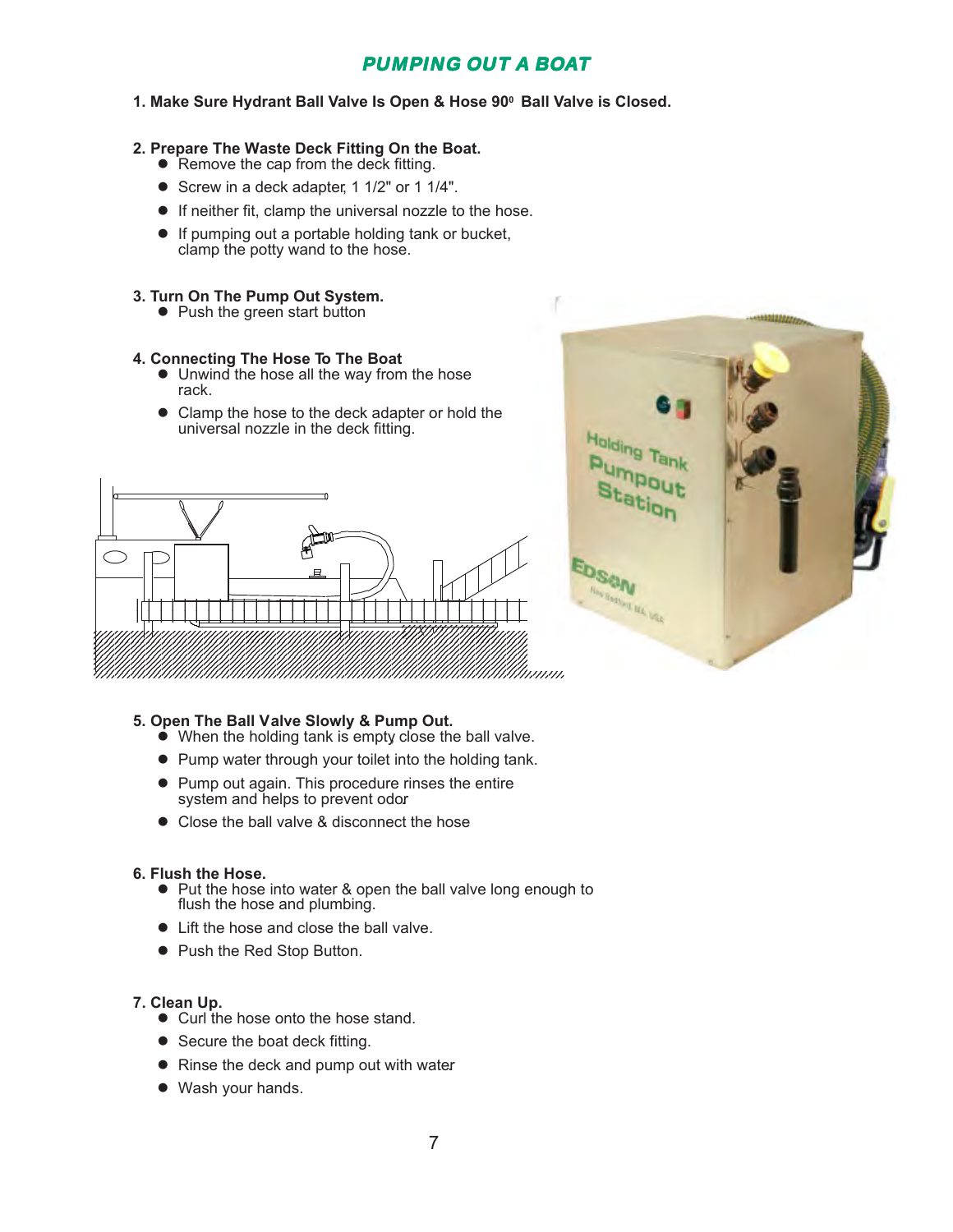# PUMP OUT HOSE

## **261 Pump Out Hose Assembly**

Standard Length Assemblies 261-25-150 25 ft 261-50-150 50 ft Special Length Assemblies -5 ft. to 100 ft.

### **Parts List for 261-25-150 25 ft Assembly**

262-25-150 Pump Out Hose Only w/1 1/2" MNPT<br>151FF-150NY Quick Clamp Adapter FE QC x FNPT 151FF-150NY Quick Clamp Adapter FE QC x FNPT<br>152FM-150NY Quick Clamp Adapter FE QC x MNPT Quick Clamp Adapter FE QC x MNPT 158MF-150NY Quick Clamp Adapter MA QC x FNPT 264-90-150 Ball Valve - 1-1/2" 90 Degree Check Valve/Sight Glass - 1 1/2" 272QC-150-SG Suction Nozzle w/Splash Guard<br>273-125 Deck FillAdapter - 1-1/4" Deck Fill Adapter - 1-1/4" 273-150 Deck Fill Adapter - 1-1/2"<br>274-150 Potty Wand Potty Wand



**261-25-150**

## **Hose Assembly Components**





**262-25-150 or 262-25-150 or Any Length**



**151FF-150NY**

**152FM-150NY**

**264-90-150 269CL-150**



**Deck Adapters**



**273-125 273-150**



**272QC-150 SG**



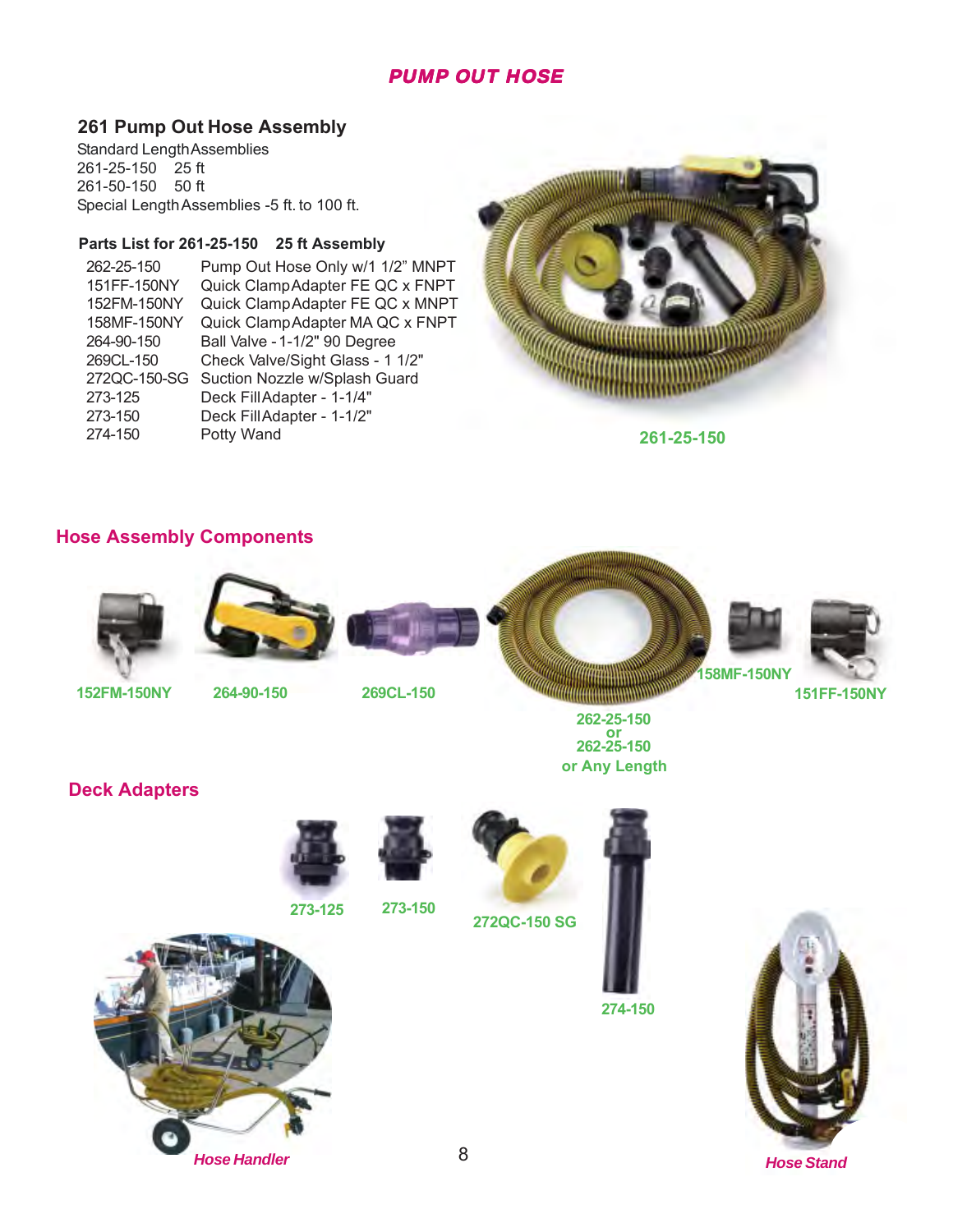## PUMP PART LIST

## **Model 2500 Pump**

## **Pump Drive Components**

|   | 161-A-2808 | 3/4 HP - 3 Phase Gearmotor Qty 1                                                                                  |              |
|---|------------|-------------------------------------------------------------------------------------------------------------------|--------------|
| 2 | 160-A-2816 | 14/3 Power Supply Cord, 8 ft long Qty 1<br>(Not Shown. Supplied Only With Inverter Set Up for 110V 1 Phase Input) |              |
| 3 | 161-A-2810 | Inverter Qty 1                                                                                                    |              |
| 4 | 161-C-810  | Motor Mount Qty 1                                                                                                 | $\mathbf{3}$ |
| 5 | 161-G-2814 | Eccentric Qty 1                                                                                                   |              |
| 6 | 161-C-805  | Piston Qty 1                                                                                                      |              |
|   |            |                                                                                                                   |              |

### **Pump Head Components**

| 7  | 160-B-1278  | V-Clamp for Pump Base Qty 2                   |
|----|-------------|-----------------------------------------------|
| 8  | 113V-2500   | Diaphragm, Viton Qty 2                        |
| 9  | 161-A-2813  | Lower Standard Qty 2                          |
| 10 | 161-A-2815  | Standard Bolt Qty 2                           |
| 11 | 161-D-361   | Pump Base, Poly Qty 2                         |
| 12 |             | 160-A-1475-150V Gasket 1 1/2" Viton Qty 4     |
| 13 | 266-150     | Nipple Close X 1 1/2", Sch 80 PVC Qty 4       |
| 14 | 160-A-1653V | Check Valve, Swing, Clear 1 1/2", Viton Qty 4 |
| 15 | 160-G-297   | Flange Adapter With Elbow Qty 4               |
| 16 | 161-A-2245  | O-Ring 2" X 1.75" X .125" Viton Qty 2         |
| 17 | 161-A-2245  | Pump Base Plug Qty 2                          |
|    |             |                                               |

## **Suction & Discharge Port Components**

| 18 | 160-A-2836 | Flange Tee 2" Qty 2                       |
|----|------------|-------------------------------------------|
| 19 |            | 160-A-1475-150V Gasket 1 1/2" Viton Qty 6 |
| ว∩ | 160 A 2150 | V Clamp for Flange Fittings Oty 6         |

20 160-A-2450 V-Clamp for Flange Fittings Qty 6 21 160-A-2835 Flange Adapter 2" Flange x 1-1/2" MNPT Qty 2 <sup>21</sup>

## **Mounting Frame Assembly**

| 22 | 160-C-804   | Pump Frame PVC Schedule 120 Qty 1                |
|----|-------------|--------------------------------------------------|
| 23 | 160-A-2897  | Stainless Clamp 8.61 - 9.19 Clamping Range Qty 2 |
| 24 | 161-D-390-R | Pump Leg - RIGHT Qty 1                           |
| 25 | 161-A-2902  | Leg Connecting Rod Qty 1                         |
| 26 | 161-D-390-L | Pump Leg - LEFT Qty 1                            |
| 27 | 161-A-166   | Wheel Qty 2                                      |

22

26

 $\left( 8\right)$ 

19

 $rac{1}{1}$ 

 $18$   $(20)$ 

6

5

855

 $\overline{A}$ 

1

9

10

13 12

 $(16)(17)$ 

14

15

15

11

23

 $\circledZ$ 

25

24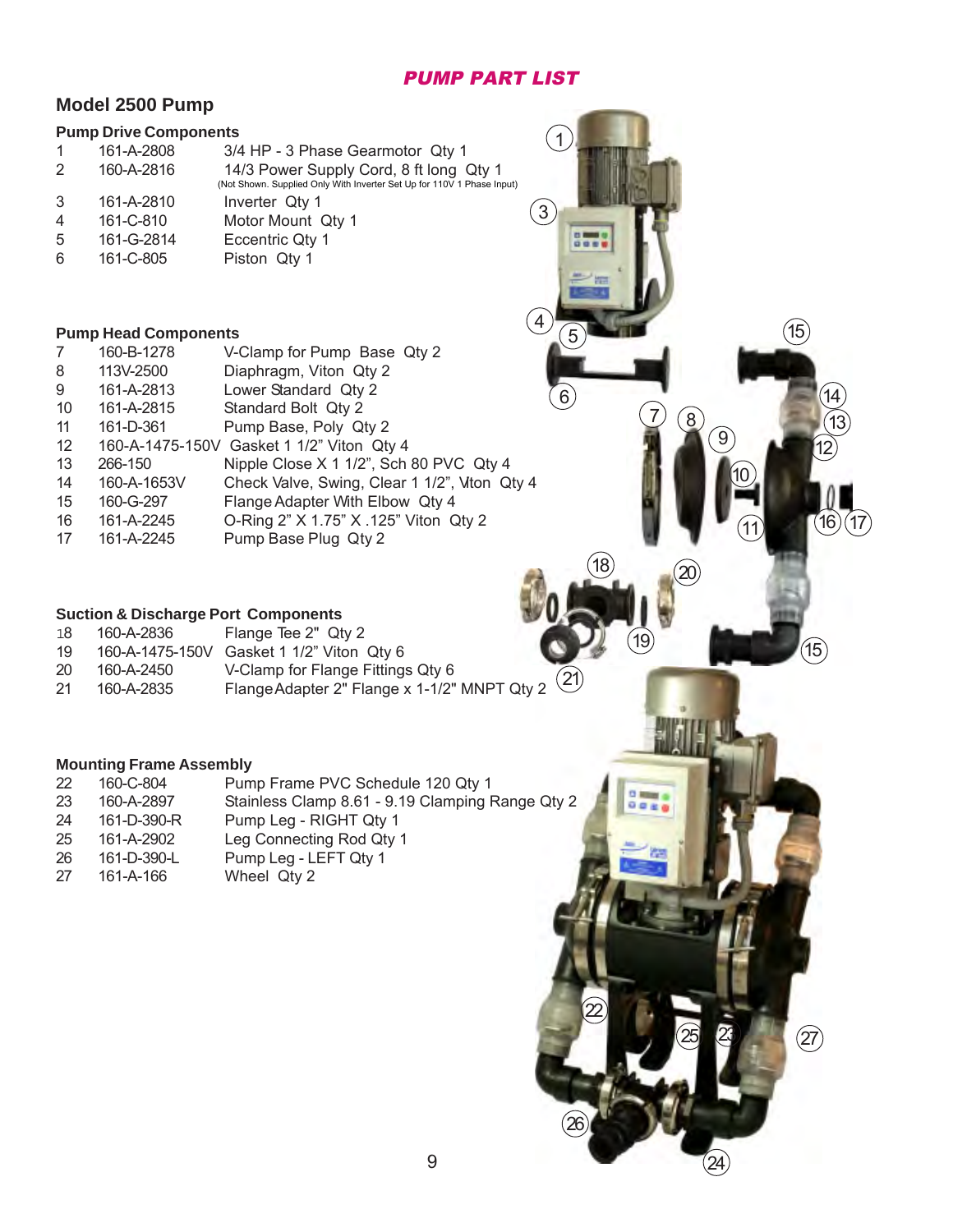# **161-B-1366-304 Pump Enclosure**

| 160-A-1421-A | Vinyl Sign - Edson, New Bedford, MA | 1 |
|--------------|-------------------------------------|---|
| 160-A-1421-C | Vinyl Sign, GREEN - HoldingTank     | 1 |
| 160-A-2871   | Access Panel Cover, 10" x 9" x 1/8" | 1 |
| 160-A-2873   | Cable, 18 gauge 5 Conductor         | 1 |
| 161-A-2390   | Hour Meter, 24 Volt                 | 1 |
| 161-A-2865   | Dual Start/Stop Switch              | 1 |



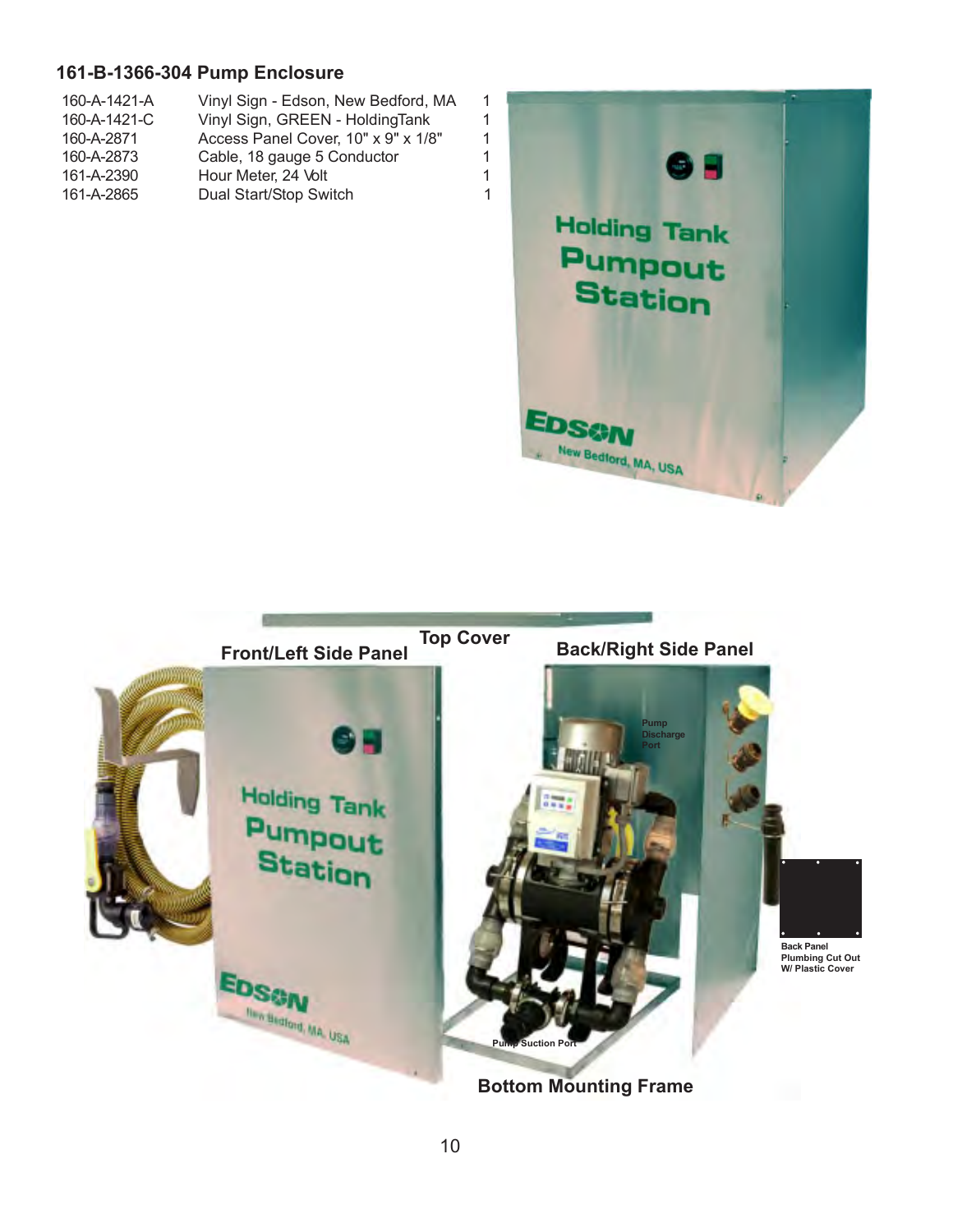## PUMP MAINTENANCE

#### **Overview:**

Except for general cleaning and the as needed replacement of the diaphragms, check valves and O rings, there is no scheduled maintenance program for this pump.

The replacement of the diaphragms, valve assemblies and O rings are going to be determined based on the demands of the particular installation.

Determining those demands and the pumps performance can be evaluated by inspection and testing on a regular basis.

- Life expectancy is directly related to head conditions, run time and diaphragm material. The higher the suction and discharge pressures the shorter the life.
- The 2500 diaphragm is made of Viton. Dynamic testing shows that for pump out installations life expectancy should be about 650 hrs for extreme head conditions and 1200 hrs for low to moderate conditions.

#### **Testing:**

- **Vacuum/Pressure Gauge Test Tests the performance of the pump using an Edson Vacuum/Pressure Test Gauge. Order No. 276-150**
	- 1. By holding or clamping the gauge into the suction and discharge plumbing you can read the actual vacuum and pressure forces created by the installation.

#### **Volume Test** - **Testing overall performance of the pump installation.**

- 1 Use a container with a known capacity of at least 2 gallons.
- 2. Empty the container using the suction side of the pump or fill it from the discharge. When using the fill test make sure the pump is fully primed before filling the container
- 3. Use a watch to record the time it takes. Repeat the test at least twice.
- 4. Establish GPM rate. Example: It took 10 seconds to empty a 2 gallon container. The GPM rate is 12 Gallons Per Minute,(60 seconds divided by 10 seconds times 2 gal.).
- 5. Compare the volume, the cycle speed and the head conditions of your test with the volume on the Volume Chart on page 12. Every installation is different so use the charts as a guideline.

#### **Manual Test - Testing the pump valves and valve seats without the use of a gauge.**

- 1. Remove all fittings from the inlet and discharge of the pump.
- 2 Turn on the pump.
- 3. Put your hand over the inlet. If the discharge valve is working properly , you should feel a very strong pulsing suction. If you do not feel any suction, do the same thing again and listen for air being sucked in around the diaphragm. If you hear air movement, inspect for loose clamps or worn diaphragm. Tighten and replace as required.

If you hear no air movement, inspect the valve assembly. Clean or replace the valve assemblies.

4. Press your hand over the discharge. If the inlet valve is sealing properly , the pressure of the pump should push your hand away . If it does not and the air is forced out the inlet chamber, inspect the valve assembly. Clean or replace the valves.

#### **Edson Diaphragm and Check Valves:**

Over time these parts wear and need to be replaced. The ability to easily and quickly replace these parts is one of the major advantages of an Edson pump. These parts are available as individual items.

| Order No.   | Description                            | Qty Per Pump |
|-------------|----------------------------------------|--------------|
| 113V-2500   | Viton Diaphragm                        |              |
| 160-A-1653V | Check Valve, Swing, Clear 1 1/2", Vton | 4            |

See the next pages for guidelines in changing these parts.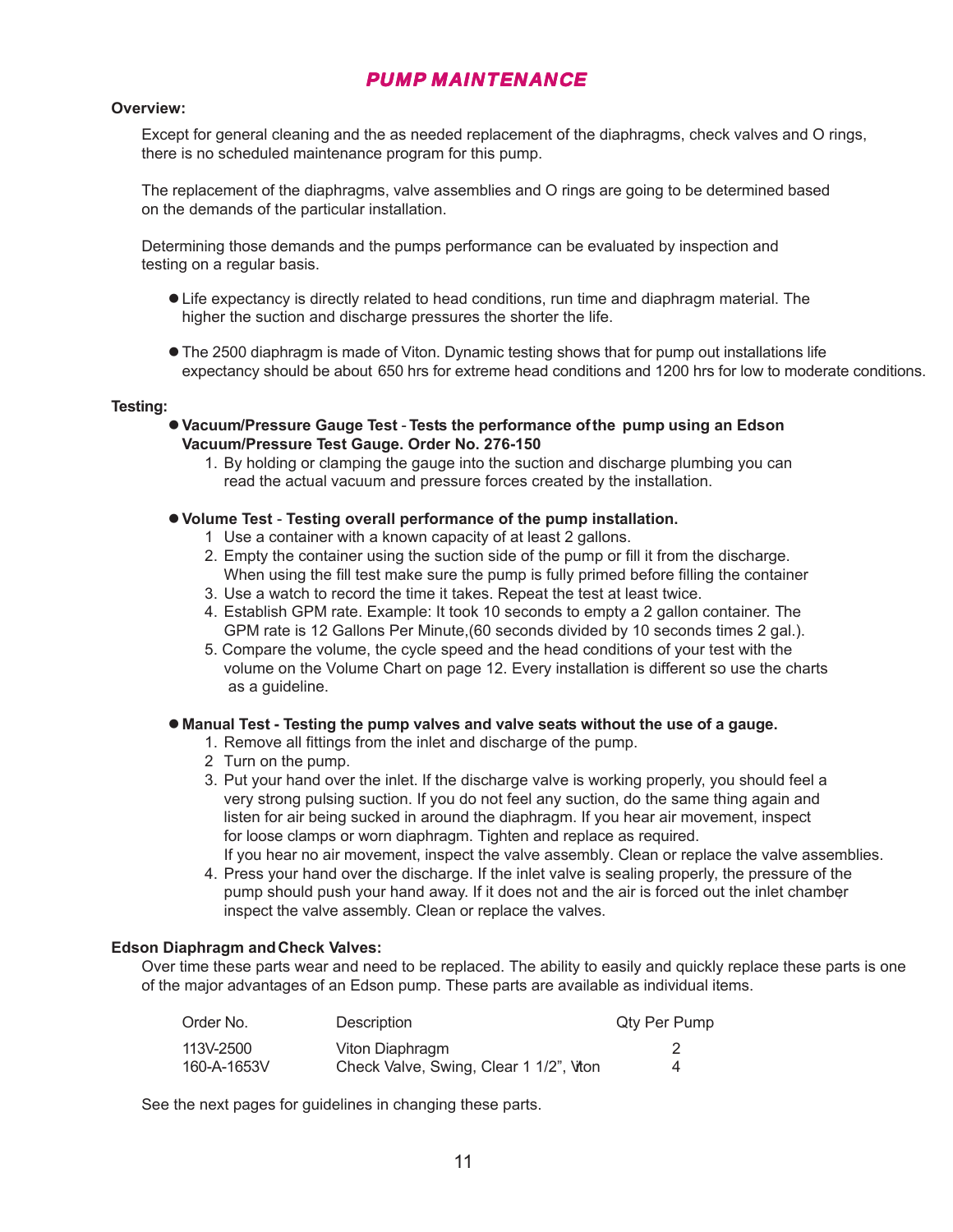## PERFORMANCE CHARTS

- **Max Volume 25 gpm / 94.6 lpm / 5.68 m3hr.**
- Suction Lift to 25 ft /7.62 meters
- **Dry Prime Suction Lift to 12 ft / 3.657 meters**
- **Discharge Head to 25 ft / 7.62 meters**

| 60 Cycles / Min.    |                     | Discharge<br>Head | 5 ft / 1.52 m | 10 ft / 3.04 m | 20 ft / 6.09 m | 25 ft / 7.62 m |
|---------------------|---------------------|-------------------|---------------|----------------|----------------|----------------|
|                     |                     | $\Omega$          | 2.2 psi       | 4.4 psi        | 8.7 psi        | $10.8$ psi     |
| <b>Suction Head</b> | $\bf{0}$            | 25.0 gpm          | 21.4 gpm      | 20.0 gpm       | 16.7 gpm       | 12.5 gpm       |
| 5 ft / 1.52 m       | 4.5 hg              | 25.0 gpm          | 21.4 gpm      | 20.0 gpm       | 16.7 gpm       | 12.5 gpm       |
| 10 ft / 3.04 m      | 9.1 hg              | 21.4 gpm          | 16.7 gpm      | 14.3 gpm       | 11.5 gpm       | 11.1 gpm       |
| 20 ft / 6.09 m      | 18.2 hg             | 18.8 gpm          | $16.7$ gpm    | 12.5 gpm       | 10.7 gpm       | 10.3 gpm       |
| 25 ft / 7.62 m      | 22.7 hg             | 15.0 gpm          | 14.3 gpm      | 11.5 gpm       | 10.7 gpm       | 10.0 gpm       |
|                     |                     |                   |               |                |                |                |
|                     |                     | <b>Discharge</b>  |               |                |                |                |
| 40 Cycles / Min.    |                     | Head              | 5 ft / 1.52 m | 10 ft / 3.04 m | 20 ft / 6.09 m | 25 ft / 7.62 m |
|                     |                     | $\bf{0}$          | $2.2$ psi     | 4.4 psi        | 8.7 psi        | 10.8 psi       |
| <b>Suction Head</b> | $\bf{0}$            | 15.8 gpm          | 12.5 gpm      | 11.5 gpm       | 10.0 gpm       | 9.4 gpm        |
| 5 ft / 1.52 m       | 4.5 hg              | 15.0 gpm          | 12.5 gpm      | 11.5 gpm       | 10.0 gpm       | $9.4$ gpm      |
| 10 ft / 3.04 m      | 9.1 <sub>hg</sub>   | 13.6 gpm          | 11.5 gpm      | 10.3 gpm       | 8.8 gpm        | 8.8 gpm        |
| 20 ft / 6.09 m      | 18.2 hg             | 12.5 gpm          | 11.1 gpm      | 9.4 gpm        | 6.3 gpm        | 5.0 gpm        |
| 25 ft / 7.62 m      | 22.7 hg             | 10.0 gpm          | 9.4 gpm       | 6.0 gpm        | 5.0 gpm        | 4.4 gpm        |
|                     |                     |                   |               |                |                |                |
|                     | <b>Discharge</b>    |                   |               |                |                |                |
| 30 Cycles / Min.    |                     | Head              | 5 ft / 1.52 m | 10 ft / 3.04 m | 20 ft / 6.09 m | 25 ft / 7.62 m |
|                     |                     | $\mathbf{0}$      | $2.2$ psi     | 4.4 psi        | 8.7 psi        | 10.8 psi       |
| <b>Suction Head</b> | $\bf{0}$            | 12.0 gpm          | 10.7 gpm      | 10.0 gpm       | 8.3 gpm        | 7.9 gpm        |
| 5 ft / 1.52 m       | $\overline{4.5}$ hg | 10.7 gpm          | 10.7 gpm      | $7.5$ gpm      | 5.6 gpm        | $5.0$ gpm      |
| 10 ft / 3.04 m      | 9.1 hg              | 10.0 gpm          | 8.8 gpm       | 6.7 gpm        | 5.0 gpm        | 4.5 gpm        |
| 20 ft / 6.09 m      | 18.2 hg             | 8.3 gpm           | 7.1 gpm       | 5.0 gpm        | 4.2 gpm        | 3.8 gpm        |
| 25 ft / 7.62 m      | 22.7 hg             | 7.1 gpm           | 6.0 gpm       | 4.3 gpm        | 3.8 gpm        | 3.5 gpm        |
|                     |                     |                   |               |                |                |                |
|                     |                     | <b>Discharge</b>  |               |                |                |                |
| 20 Cycles / Min.    |                     | Head              | 5 ft / 1.52 m | 10 ft / 3.04 m | 20 ft / 6.09 m | 25 ft / 7.62 m |
|                     |                     | $\bf{0}$          | $2.2$ psi     | 4.4 psi        | 8.7 psi        | 10.8 psi       |
| <b>Suction Head</b> | $\bf{0}$            | 6.3 gpm           | 6.0 gpm       | 4.7 gpm        | 4.3 gpm        | 4.1 gpm        |
| 5 ft / 1.52 m       | 4.5 hg              | 6.0 gpm           | $4.7$ gpm     | 4.1 gpm        | 3.3 gpm        | 3.0 gpm        |
| 10 ft / 3.04 m      | 9.1 <sub>hg</sub>   | 6.0 gpm           | 4.1 gpm       | 3.5 gpm        | 3.0 gpm        | $2.9$ gpm      |
| 20 ft / 6.09 m      | 18.2 hg             | 5.0 gpm           | $3.3$ gpm     | $3.0$ gpm      | $2.6$ gpm      | $2.4$ gpm      |
| 25 ft / 7.62 m      | 22.7 hg             | 4.4 gpm           | 3.0 gpm       | $2.3$ gpm      | $2.1$ gpm      | 1.9 gpm        |

Results In Gallon Per Minute 1 Gallon Per Min. = 3.785 Liters Per Min. = .2271 Cubuc Meters Per Hour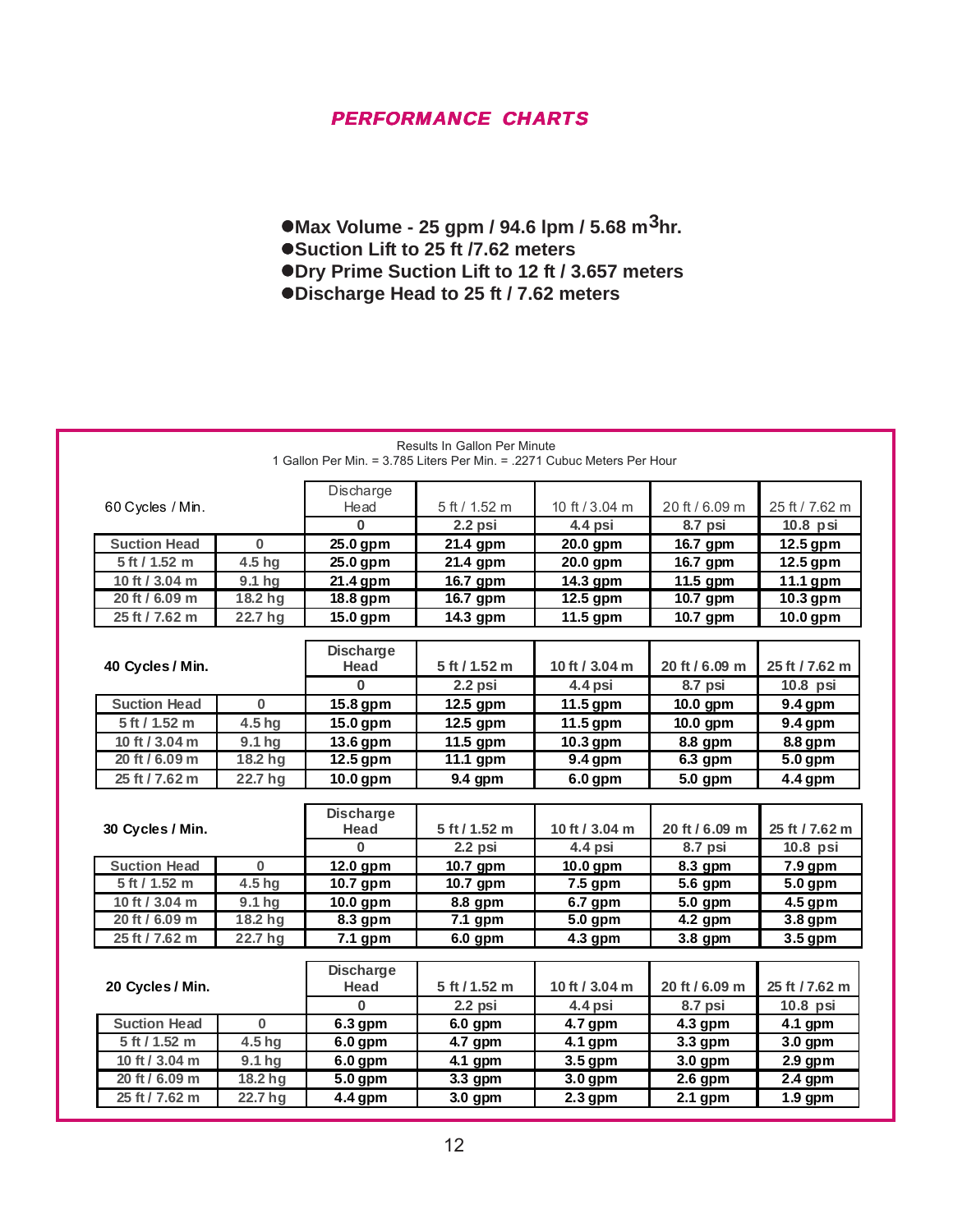# **Changing The Diaphragms Of The Model 2500**





Step 2. Remove the Pump Base V Clamp by unscrewing the Tee Handle all the way



Step 4. Use a 1/2" drive or a cresent wrench to unscrew the diaphragm retaining nut, lower standard and diaphragm from the piston.





**Rule 1. Change only one side at a time.** Step 1. Remove the 2" Flange V Clamps and Gaskets on the suction and discharge Tee only on the side of the diaphragm being changed.



Step 3. Remove the Pump Base and Valves Assemby. Lay out all these parts for reassembly.



**Rule 2. Before installing the new diaphragm, run the pump to center the piston in the fully withdrawn position back into the pump frame.**



Step 5. Use a little teflon grease to hold the gaskets in place while you align the Pump Base & Valves Assembly. Hold the Pump Base tight to the diaphragm with your body while you fit and tighten the large pump base V Clamp. Re-install the 2" Flange V Clamps on the suction and discharge Tee before starting to change the other diaphragm.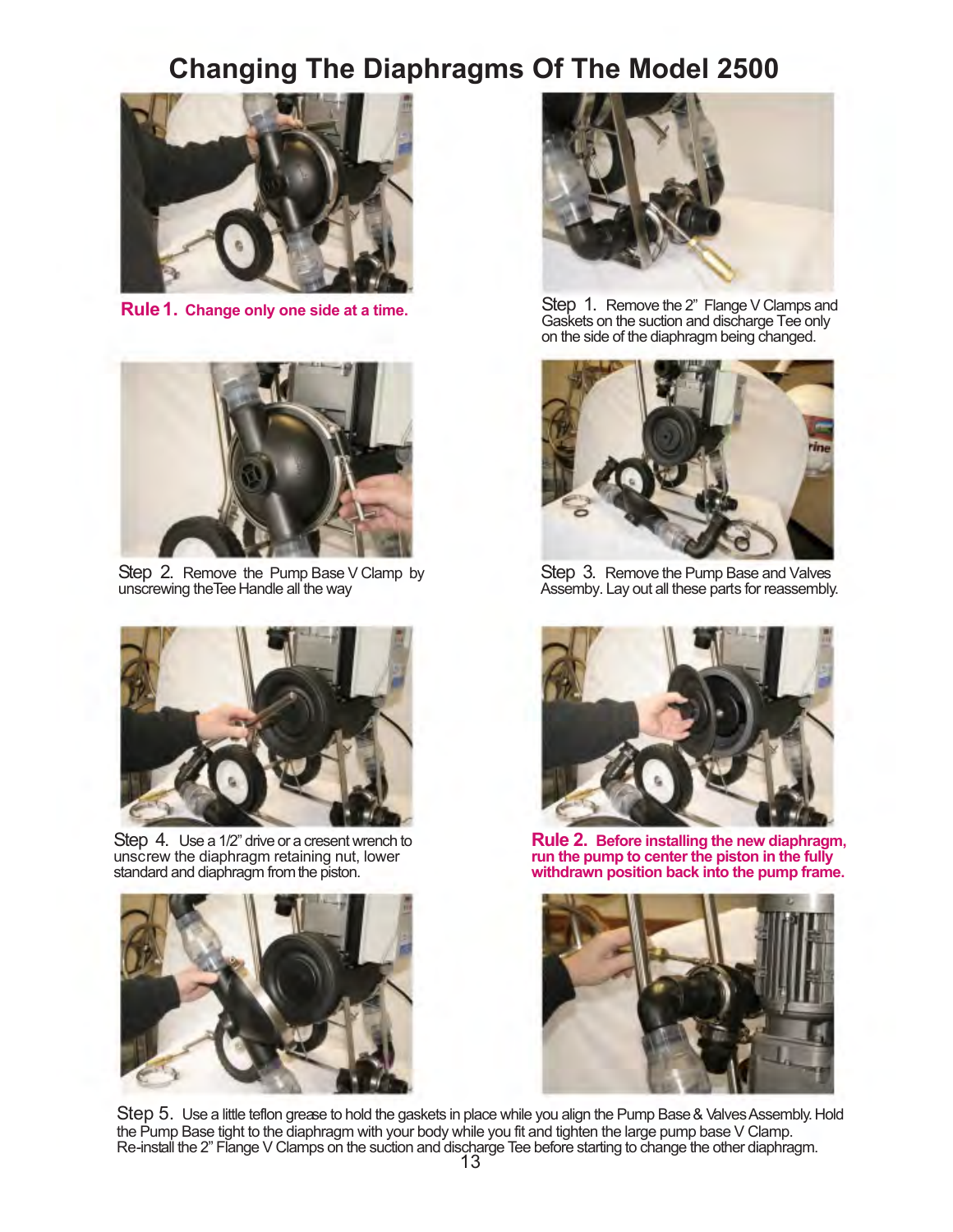# **Changing A Check Valve**

**Rule 1. If changing both suction and discharge check valve(s), complete the suction side before beginning the discharge side.**





Step 1. Loosen both pump base v-clamps (do not remove) and rotate the suction, discharge and base assembly until the suction port is clear of the front support legs. Tighten the v-clamps.





Step 2. Remove the suction flange tee and washers by removing the 2" flange v-clamps. You may have to spread the tee and elbow flanges on one side of the tee and then the other while working the flange tee and washers free.





Step 3. Unscrew the check valve-flange elbow assembly(ies) from the pump base(s). If the sealing washer and 1 1/2" close nipple remains in the pump base, leave it. If it comes off with the check valve, it and the flange elbow must be removed from the check valve being replaced. They will be used with the new check valve.